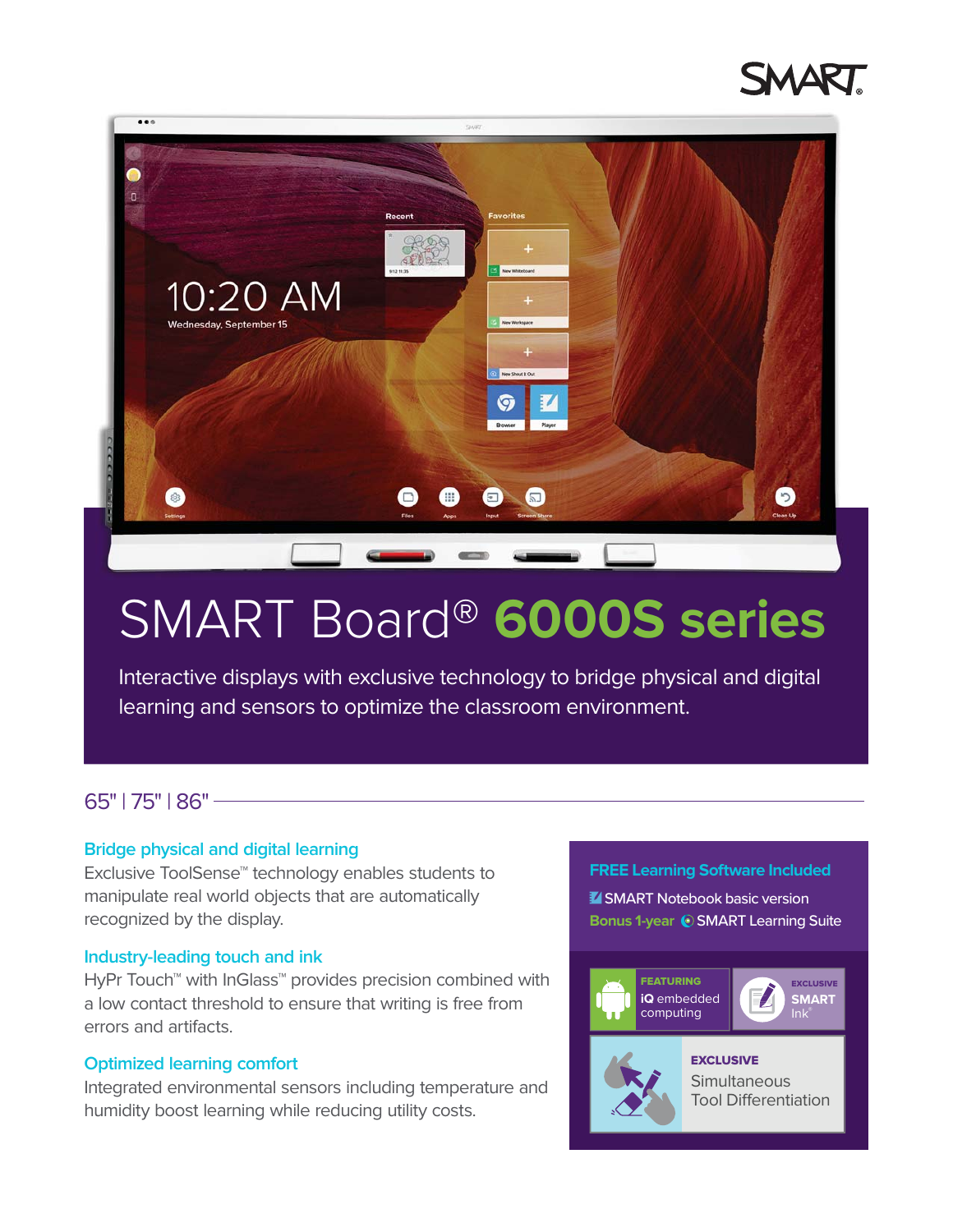# Unparalleled Collaborative Experience

With 30 years of experience in education technology, SMART interactive displays are designed to support teaching approaches that affect learning outcomes.



#### Multiple students, tools and colors at the same time

**Simultaneous Tool Differentiation** frees multiple students to write, erase and move notes at the same time. **Pen ID**™ recognition and **Object awareness**™ detection automatically make pens write, fingers move and palms erase.



#### Write and save notes directly into applications

**SMART Ink®** software lets teachers write over videos and into **PDFs, Microsoft Office® files** and websites, then save notes in almost any file type. Convert notes to text and access spotlight, magnifier and screen shade tools.

# Built to use. Built to last.

Durable and commercial-grade, SMART Board displays have received many safety, regulatory and environmental certifications, giving you peace of mind that they adhere to government or other regulatory requirements.

- 4K Ultra HD resolution
- Accelerated Life Testing
- LED rated for 50,000 hours





 Silktouch™ frictionless surface







  Regulatory and environmental certifications



**INCLUDED SMART Remote Management lets you efficiently maintain, secure and support all your devices – including SMART Board displays with iQ.**

\* Includes Advanced Hardware Replacement. Terms and conditions including access to Onsite Support varies by region. Contact your local reseller or distributor for information and visit **smarttech.com/warranty**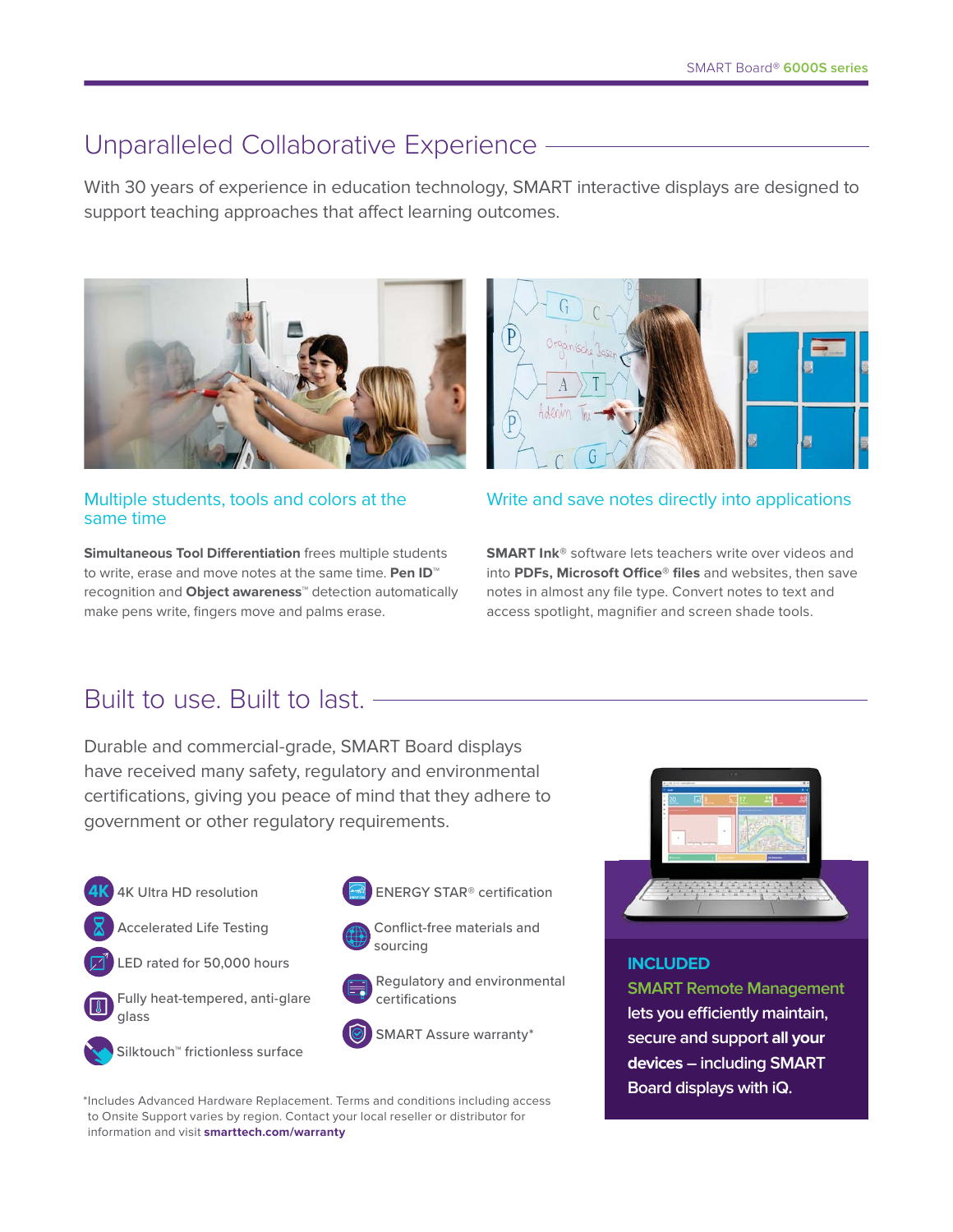## Engage students. Empower teachers.

Together with **SMART Learning Suite** software and **flexible computing** options, SMART Board displays give teachers endless ways to quickly create and deliver dynamic lessons.

**SMART Learning Suite** transforms static content into interactive lessons including collaborative workspaces, game-based activities and formative assessments.



Teachers can connect their Windows or Mac® computer and deliver interactive SMART Notebook® lessons at the display. Time-saving activity and assessment templates are easy to customize for all grades and subjects.



Teachers can add game-based and collaborative activities to a variety of file types and send lessons to student devices to complete individual handouts or work together in collaborative workspaces.

### **Flexible computing** options put everything teachers need to seamlessly access and transition through a variety of lesson content in one place.



iQ provides teachers one-touch access to SMART Notebook lessons and collaboration tools including a whiteboard, web browser, apps library and native, wireless screen sharing.



Give teachers access to Microsoft Office files and all their applications on a full Windows 10 Pro computer right at the display – available with a variety of Intel® Core™ processor options.



Teachers can access the Google Play Store and their apps at the display, and interact with content including ink and touch powered by Object awareness – only with SMART Board displays.

# Get the most out of your SMART solution

Your purchase is just the beginning. Our implementation services, professional learning and technical support resources help educators learn to use their SMART solutions, hone their technology skills and improve student learning outcomes.



#### **Professional Learning**

SMART provides complimentary professional learning plans, and online courses, certifications and webinars that cover both functional and pedagogical topics.



**Support Services**

Receive expert support from SMART, with the experience, knowledge, and resources to ensure a fast, effective technology implementation.



**Technical Support**

So much more than downloads and guides, SMART support has tons of resources to get you started and a thriving community of educators to tap into.

#### **Authorized reseller: SMART Technologies**

**smarttech.com/contact**



© 2019 SMART Technologies. All rights reserved. SMART Board, SMART Notebook, SMART Ink, ToolSense, HyPr Touch, Object Awareness, Silktouch, the SMART logo and all SMART taglines and product logos are trademarks or registered trademarks of SMART Technologies in the U.S. and/or other countries. All third-party product and company names are for identification purposes only and may be trademarks of their respective owners. 012120